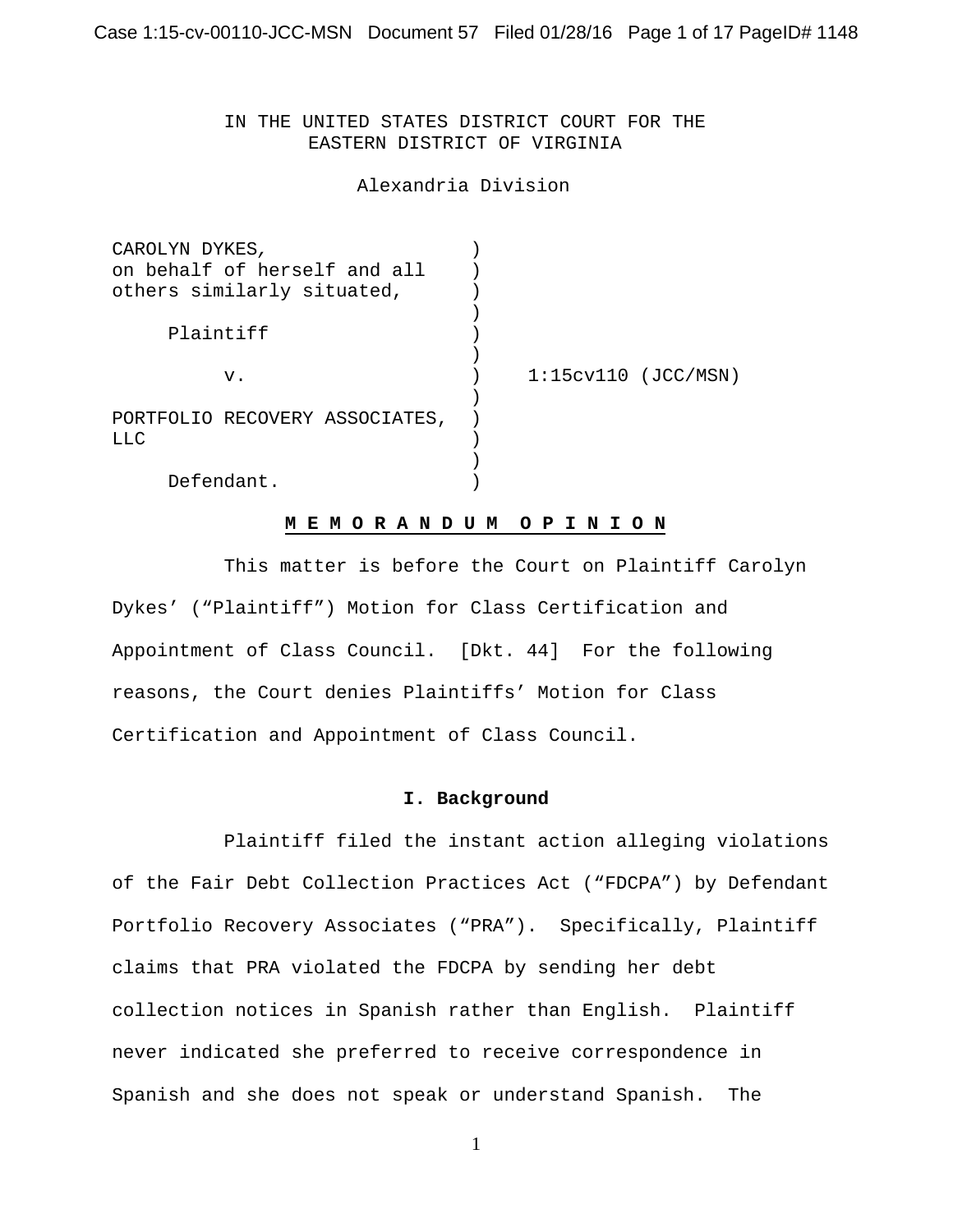Plaintiff now seeks class certification for the class defined as follows:

> All consumers with Virginia addresses, who: (a) within one year of January 28, 2015 (b) were sent a debt collection letter in Spanish by Defendant PRA in a form materially identical or substantially similar to the letter attached to Plaintiff's Complaint as *Exhibit A*; and (c) the letter was not returned by the postal service as undelivered.

(Pl.'s Mem. in Supp. [Dkt. 45] at 1.) Discovery has revealed that PRA sent the three letters received by Plaintiff to 3,030 individuals in Virginia during the class period. (Id. at 3.) PRA also sent copies of two allegedly similar letters to another 300 individuals in Virginia during the class period. (Id.) Discovery also revealed that PRA began corresponding with Plaintiff in Spanish after receiving a response in Spanish from a phone call to a number which a LexisNexis skip-tracing search indicated was connected with Plaintiff. (Id. at 4.) Plaintiff alleges that PRA soon realized that this number was not connected with Plaintiff and struck it from its register, but continued to correspond with Plaintiff in Spanish. Each of the three Spanish letters sent to Plaintiff contains language which, when translated, notifies the reader that "[t]his letter comes from a collection agency and its intention is to collect a debt. Any information that is obtained will be used for that purpose." (Am. Compl. ¶¶ 12, 13, 16.) In denying a previous motion to dismiss in this case, the Court noted that "[t]here is no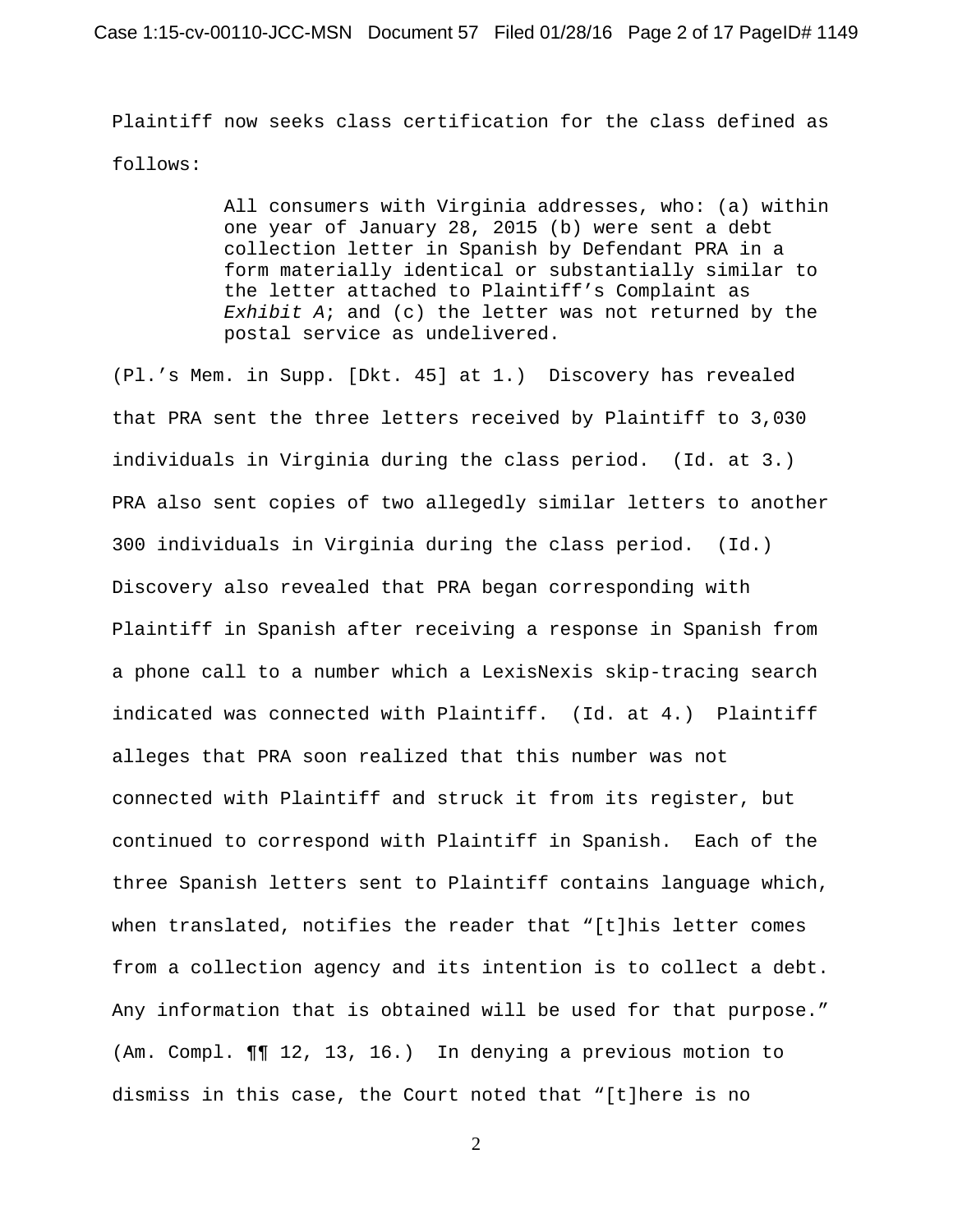allegation . . . that the substance of the Spanish collection letters contained false statements or information; quite simply, they were just written in Spanish, a language [Plaintiff] could not read." (Mem. Op. at 5.) The Motion for Class Certification and Appointment of Class Council has been fully briefed, oral argument was heard on January 21, 2016, and the motion is now ripe for decision.

#### **II. Standard of Review**

 A class action is "an exception to the usual rule that litigation is conducted by and on behalf of the individual named parties only." *Wal-Mart Stores v. Dukes*, 131 S.Ct. 2541, 2550 (2011). "The district court must perform a rigorous analysis to ensure that a class certification is appropriate" before certifying a class. *Soutter v. Equifax Info Servs.*, 498 F.App'x 260, 264 (4th Cir. 2012). The Fourth Circuit has "stressed in case after case that it is *not the defendant* who bears the burden of showing that the proposed class *does not comply* with Rule 23, but that it *is the plaintiff* who bears the burden of showing that the class *does comply* with Rule 23." *Thorn v. Jefferson-Pilot Life Ins. Co.*, 445 F.3d 311, 321 (4th Cir. 2006)(emphases in original). "A party seeking class certification must affirmatively demonstrate his compliance with the Rule – that is, he must be prepared to prove that there are *in fact* sufficiently numerous parties, common questions of law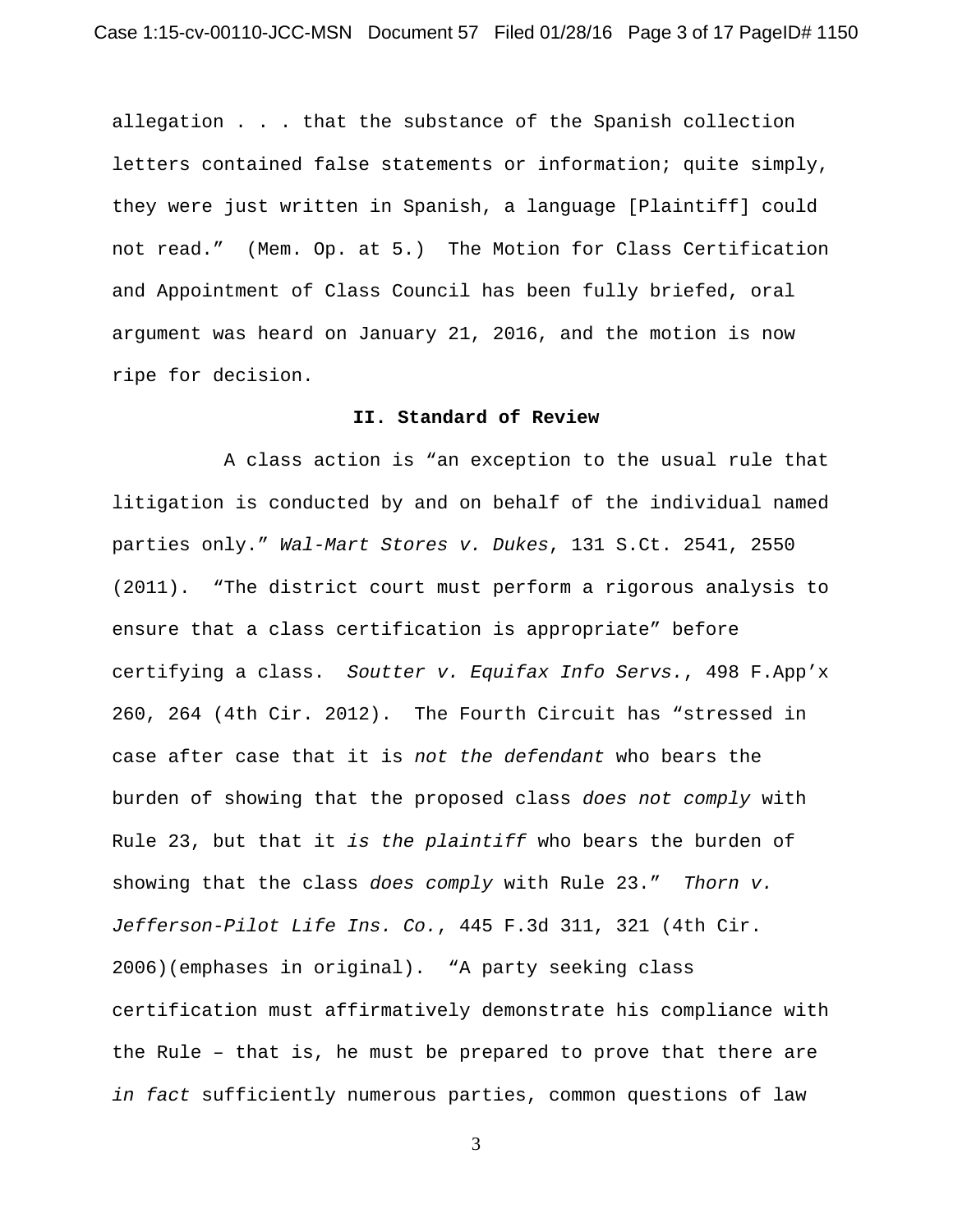or fact, etc." *Dukes*, 131 S.Ct. at 2551. The class certification inquiry frequently involves analysis that "overlap[s] with the merits of the plaintiff's underlying claim." *Id.* "[T]he class determination generally involves considerations that are enmeshed in the factual and legal issues comprising the plaintiff's cause of action." *General Telephone Co. of Southwest v. Falcon*, 102 S.Ct. 2364, 2372 (1982).

In order to be certified, "a proposed class must satisfy Rule 23(a) and one of the three sub-parts of Rule 23(b)." *Thorn,* 445 F.3d at 318 (citing *Gunnells v. Healthplan Servs., Inc.*, 348 F.3d 417, 423 (4th Cir. 2003)).Rule 23(a) requires "numerosity of parties, commonality of factual or legal issues, typicality of claims and defenses of class representatives, and adequacy of representation." *Id.* In proving commonality, the party seeking class certification must show that a certified class would have "the capacity . . . to generate answers" that "resolve an issue that is central to the validity of each one of the claims in one stroke." *Dukes,* 131 S.Ct. at 2551. If the resolution of the claim "turns on a consideration of the individual circumstances of each class member," then commonality is not satisfied. *Thorn*, 445 F.3d at 319. The four requirements of Rule 23(a) are threshold requirements, each of which must be satisfied in order to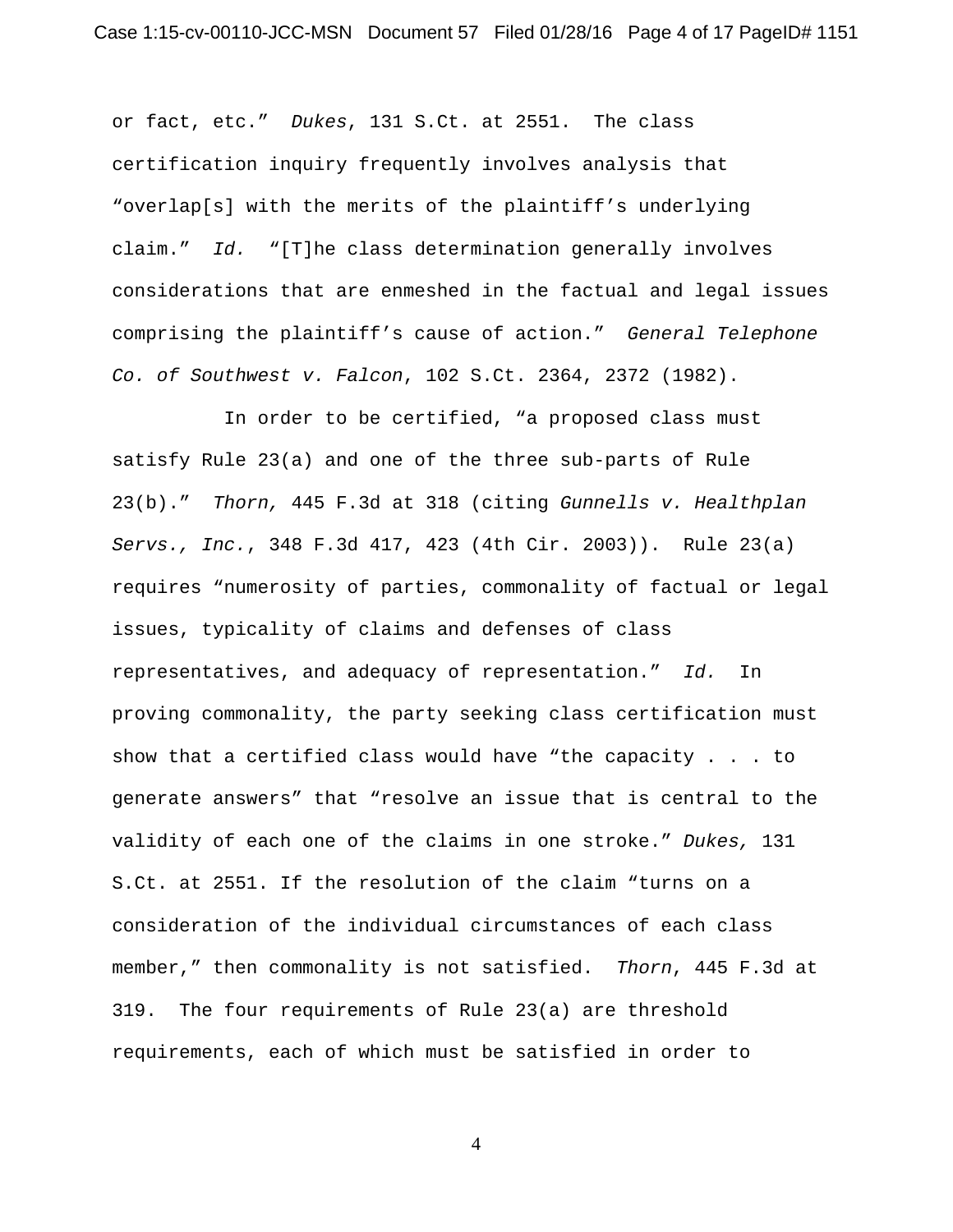proceed as a class action. *Amchem Prods. v. Windsor*, 117 S.Ct. 2231, 2245 (1997).

Additionally, "Rule 23 contains an implicit requirement that the members of a proposed class be readily identifiable." *EQT Prod.*, 764 F.3d at 358. This is sometimes referred to as the "ascertainability" requirement. *Id.* In order to satisfy this requirement, "the plaintiff must demonstrate that class members will be identifiable without extensive and individualized fact-finding or mini-trials[.]" *Soutter v. Equifax Information Services, LLC*, 307 F.R.D. 183, 196 (E.D.Va 2015)(internal quotation marks omitted).Ascertainability is a threshold requirement which must be satisfied in order to proceed as a class action. *EQT Prod.*, 764 F.3d at 358.

 "Rule 23(b)(3) has two components: predominance and superiority." *Id.* at 319. Predominance requires that "questions of law or fact common to the members of the class predominate over any questions affecting only individual members." Fed.R.Civ.P. 23(b)(3). Predominance "tests whether proposed classes are sufficiently cohesive to warrant adjudication by representation." *Gariety v. Grant Thornton, LLP*, 368 F.3d 356, 362 (4th Cir. 2004)(internal quotation marks omitted). This predominance standard is "even more demanding than Rule 23(a)." *Comcast Corp. v. Behrend*, 133 S. Ct. 1426, 1432 (2013) (citing *Amchem Prods., Inc. v. Windsor*, 521 U.S.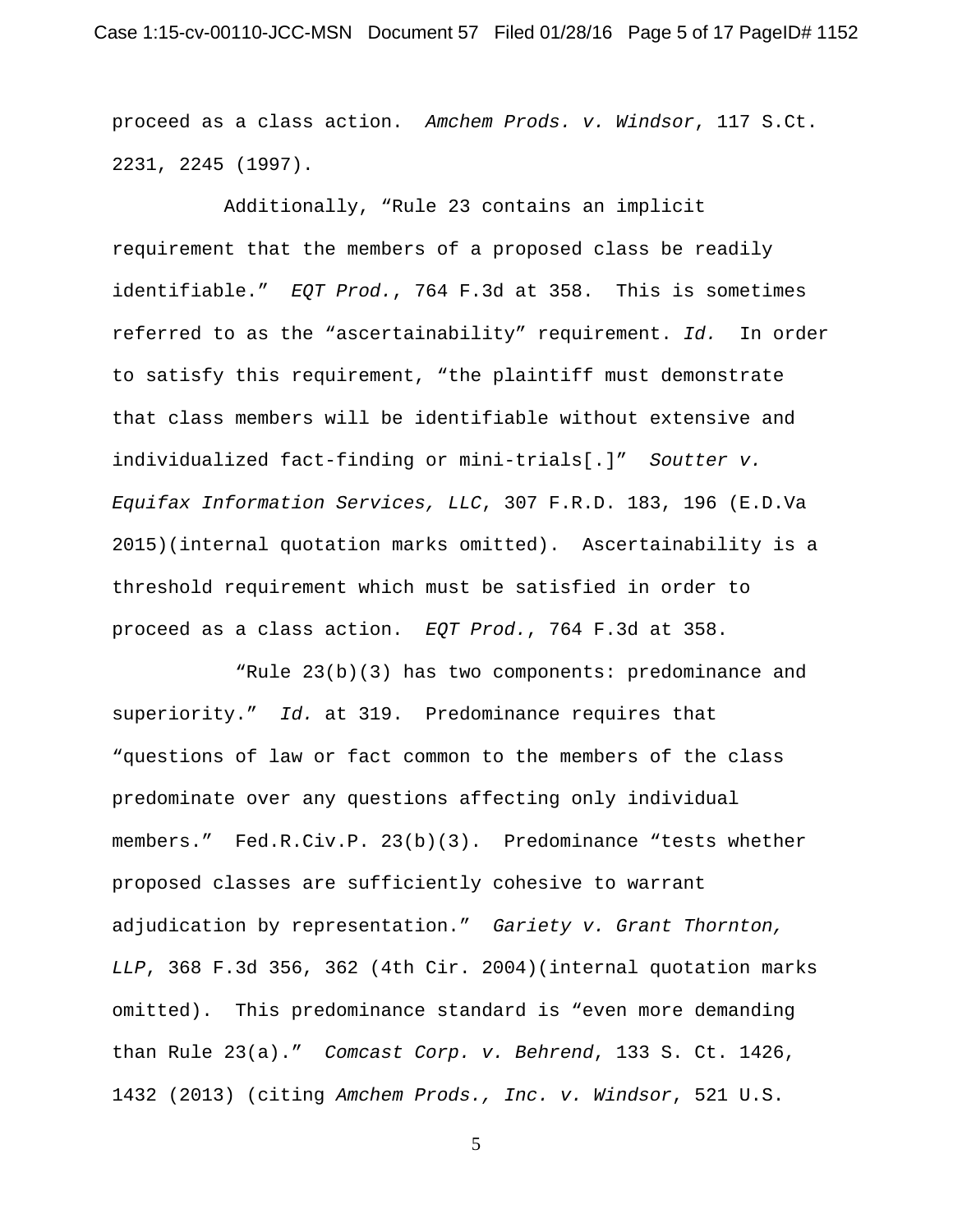591, 623-24 (1997)). Superiority requires that "a class action is superior to other available methods for the fair and efficient adjudication of the controversy." Fed.R.Civ.P. 23(b)(3). "The predominance inquiry focuses not only on the existence of common questions, but also on how those questions relate to the controversy at the heart of the litigation." *EQT Prod.* 764 F. 3d at 358. Where the court must engage in "substantial and individualized inquiries for each class member," the predominance requirement is not satisfied. *Paulino v. Dollar General Corp.*, 2014 WL 1875326, at \*6 (N.D. W. Va. May 9, 2014)(citing *Randleman v. Fidelity Nat. Title Ins. Co.*, 646 F.3d 347, 353).

#### **III. Analysis**

Plaintiff argues that each of the four requirements of Rule 23(a) and both the predominance and superiority requirements of Rule 23(b)(3) have been met for her proposed class. (Pl.'s Mem. in Supp. at 7). As a threshold matter, PRA challenges the validity of the Plaintiff's proposed class definition as "untethered from her FDCPA claim, which hinges on the putative class members' Spanish literacy." (Def.'s Mem. in Opp. at 7.) PRA also challenges the validity of what it believes would be the properly defined class as failing to satisfy ascertainability, commonality, typicality, and numerosity. (*Id.* at 14-22.) Finally, PRA denies that Plaintiff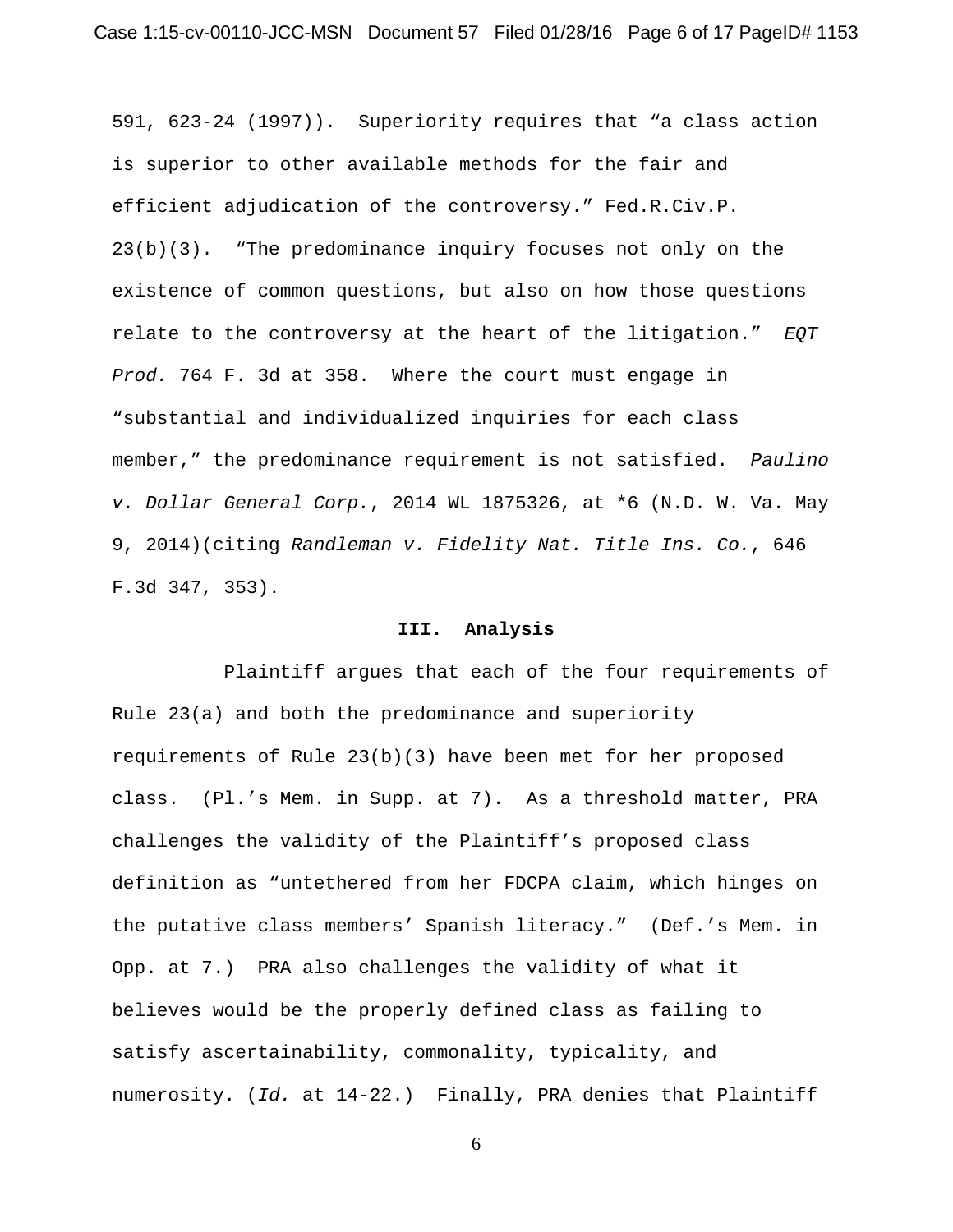has demonstrated predominance and superiority as required by Rule 23(b). (*Id.* at 22-25.) The Court agrees with the Defendant that the class described by Plaintiff in her memorandum in support is both incorrectly defined and lacking commonality. The Court also finds that even were the class properly defined, it would be fatally deficient with respect to ascertainability and numerosity.

### 1. Relationship of the Proposed Class to the Claim

"The definition of the class is an essential prerequisite to maintaining a class action." *Roman v. ESB, Inc.*, 550 F.2d 1343, 1348 (4th Cir. 1976).Courts have refused to certify a class "if it is apparent that it contains a great many persons who have suffered no injury at the hands of the defendant." *Kohen v. Pacific Inv. Management Co. LLC*, 571 F.3d 672, 677 (7th Cir. 2009); *See also*, *Pagan v. Dubois*, 884 F.Supp. 25, 28 (D.Mass. 1995)(denying certification to a class comprising all Latino prisoners as "clearly overbroad" when "only those Latino prisoners who cannot communicate effectively in English" were allegedly harmed). The class proposed in Plaintiff's Memorandum in Support of her Motion for Class Certification includes recipients of PRA's Spanish-language dunning letters who actually speak Spanish and indicated to PRA that they primarily speak Spanish or indicated that they would like to receive correspondence in Spanish. Because the Court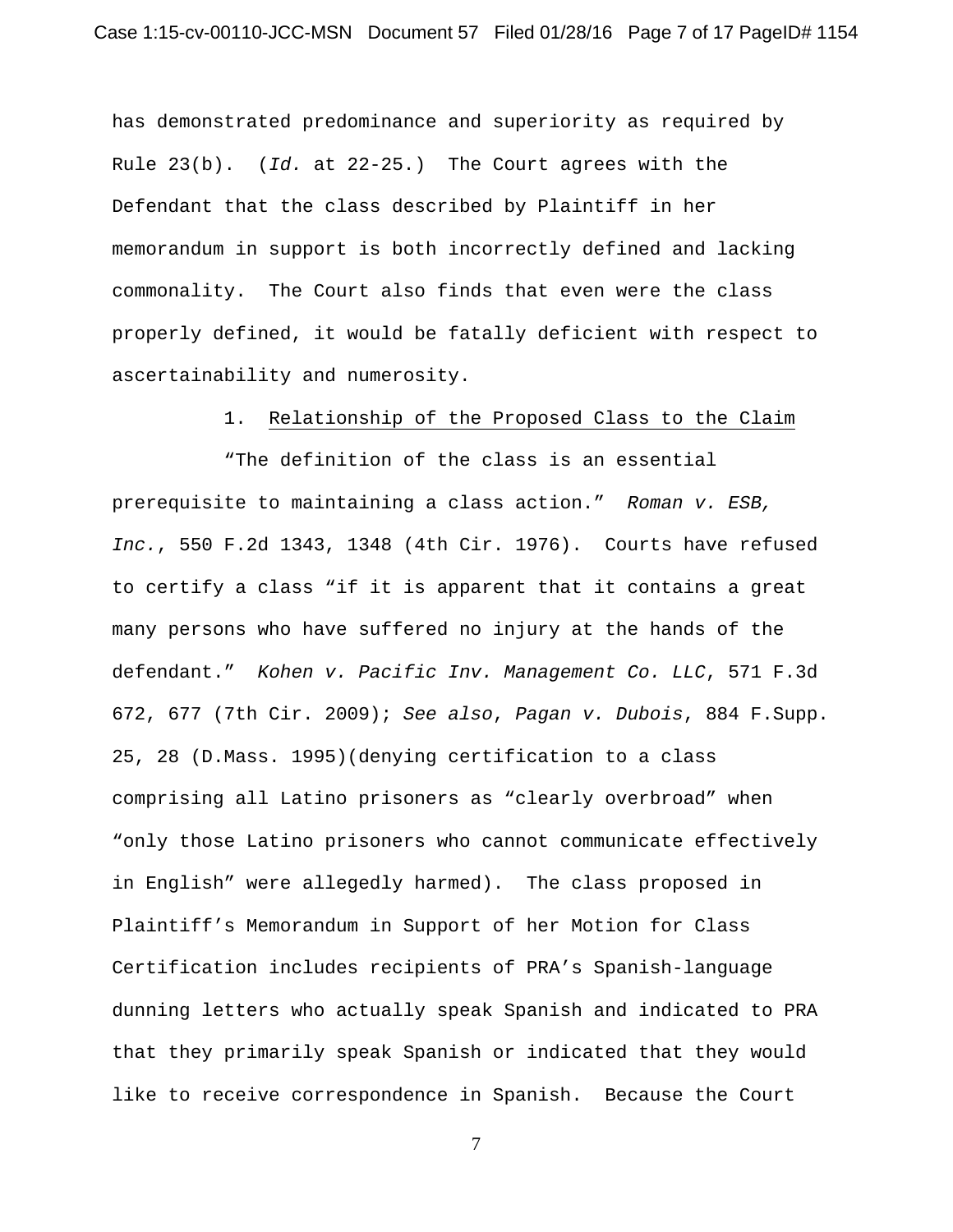finds that those individuals have suffered no violation of the FDCPA, Plaintiff's proposed class definition is overbroad.

Plaintiff mischaracterizes the nature of her claim when she describes "the key question" as "whether providing notices, required by statute, solely in Spanish violates the FDCPA." (Pl.'s Mem. in Supp. at 9.) This omits the issue of why PRA is providing the notices in Spanish. A previous memorandum opinion by this Court denying Defendant's Motion to Dismiss noted that "[t]here is no allegation . . . that the substance of the Spanish collection letters contained false statements or information; quite simply, they were just written in Spanish, a language [Plaintiff] could not read." (Mem. Op. at 5.)

Courts have repeatedly held that notices in Spanish are not *per se* violations of the FDCPA. *See, e.g. Reed v. Southwest Credit Sys., LP,* 2013 U.S. Dist. WL 1966973, at \*4 (S.D. Tex. May 10, 2013)(holding that a Spanish language paragraph giving recipient a phone number to call if they spoke Spanish rather than English did not violate the FDCPA because "[t]here is no evidence . . . that a Spanish-speaking debtor who received a letter similar to the April 28 letter and who called the phone number would not be given notice in Spanish that complied fully" with the FDCPA); *Molina v. Healthcare Revenue Recovery Group, LLC,* 2012 U.S. Dist. WL 3067883, at \*3 (M.D.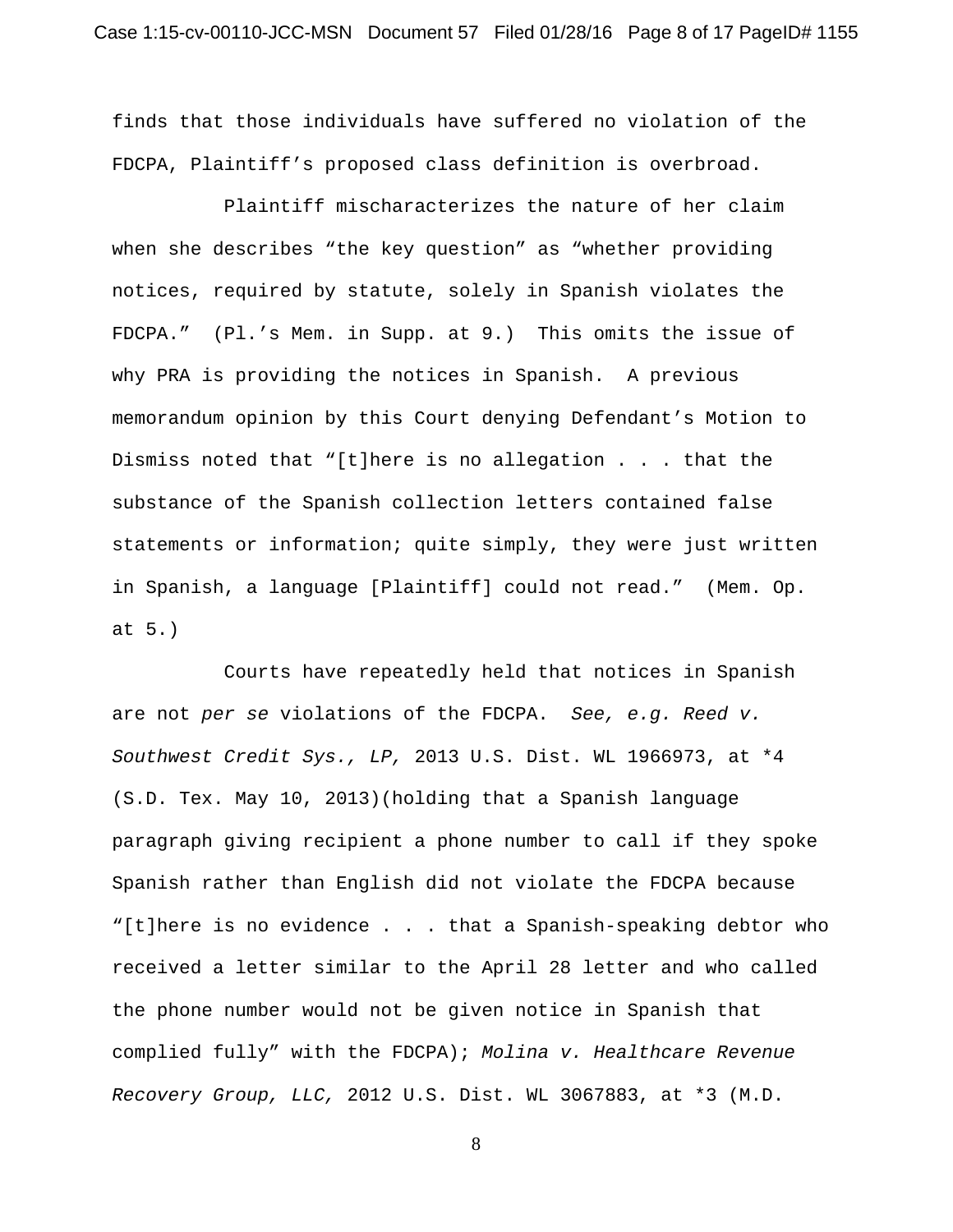Fla. July 27, 2012)(again holding that a Spanish language paragraph in an English letter was not misleading to an English speaker where the letter otherwise complied with the FDCPA). The Plaintiffs in both *Reed* and *Molina*, like the plaintiff here, relied on a decision from the Eastern District of New York in the case of *Ehrich v. I.C. System, Inc.*, 681, F.Supp.2d 265, (E.D.N.Y. 2010) holding that the presence of a paragraph in Spanish on an otherwise English-language letter could mislead a *Spanish speaking* consumer if the Spanish paragraph was deficient under the FDCPA and overshadowed the notice provided by the letter. *Id.* at 273-274. *Ehrich* does not stand for the proposition that all FDCPA disclosures must be made in English all the time. Rather, the Eastern District of New York held in *Ehrich* that where a dunning letter includes writing in Spanish, that writing must comport with the requirements of the FDCPA. *Id.* While *Reed*, *Molina,* and *Ehrich* all dealt with a single Spanish paragraph in an otherwise predominantly English letter, they each support this Court's previous assertion that "[t]he plain statutory language of 15 U.S.C. § 1692e(11) does not require English-only disclosures." (Mem. Op. at 9.) The decision in *Reed* suggests, and this court agrees, that where the recipient of dunning letters indicates that she primarily speaks Spanish or requests Spanish language disclosures, Spanishlanguage disclosures can satisfy the FDCPA's requirements.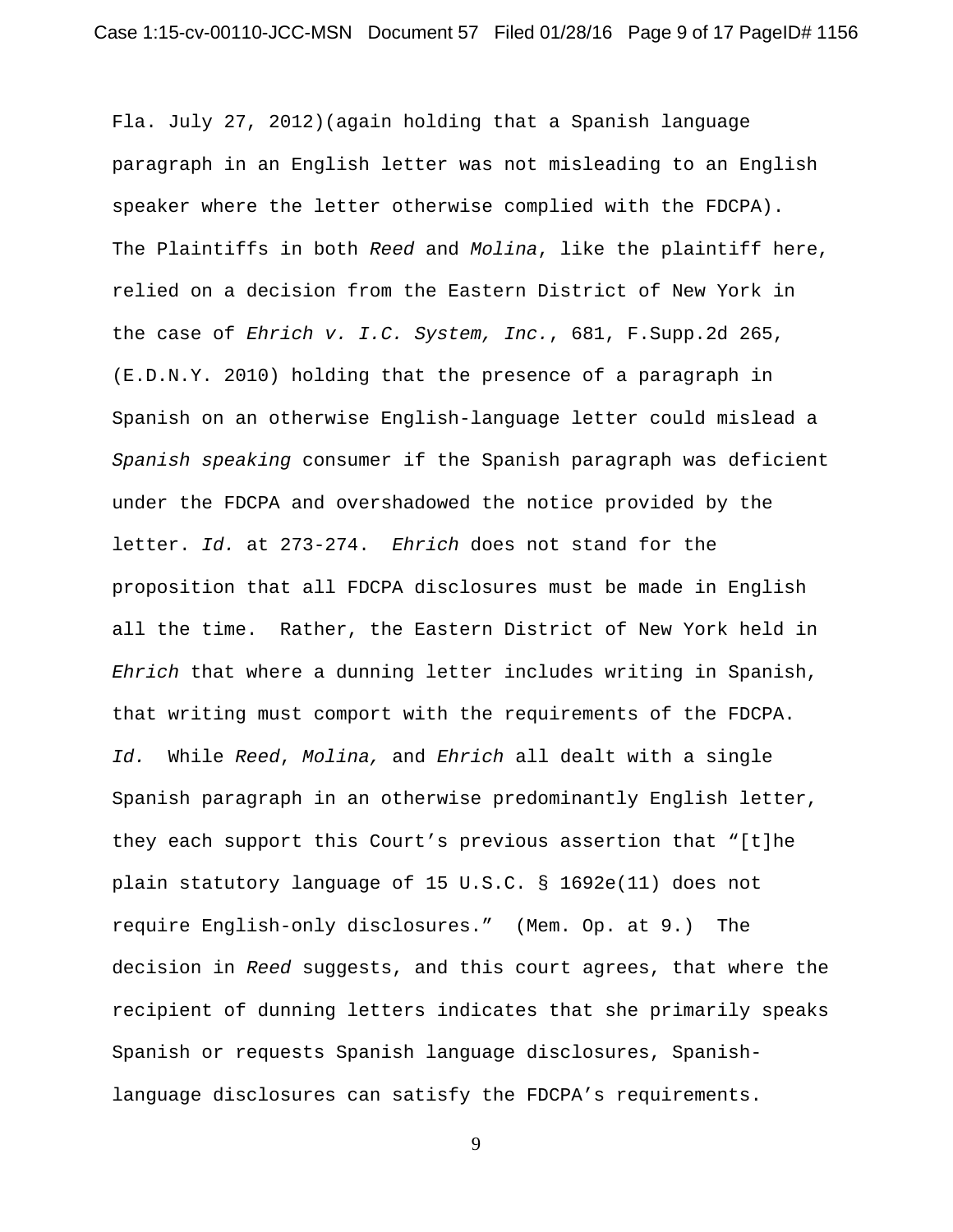Plaintiff argues that the use of LexisNexis's skiptracing service to secure the number which led to PRA's mistaken belief that Plaintiff spoke Spanish was unreasonable in light of the dubious reliability of the skip-tracing service. (Pl.'s Mem. in Supp. at 4.) Plaintiff may be right in this regard, but the reliability of the skip-tracing service is irrelevant to the proper definition of the class in this case. Plaintiff's cause of action stems from the unsolicited receipt of dunning letters in a language she does not speak. The Plaintiff has not provided, and the Court cannot find, any case where a federal court has found the use of skip-tracing services violates the FDCPA. The crux of Plaintiff's case is not that PRA violated the FDCPA by using a skip-tracing service, but that PRA violated the FDCPA by sending her a dunning letter written entirely in Spanish without any prior indication by Plaintiff that she primarily spoke Spanish.

There is no allegation in this case that the Spanish letters failed to contain the required "mini-miranda" warnings in Spanish, or that the Spanish letters "could objectively affect the least sophisticated [Spanish-speaking] consumer's decisionmaking." *Powell v. Palisades Acquisition XVI, LLC*, 782 F.3d 119, 126-27 (4th Cir. 2015). No violation is alleged for the recipients of PRA's Spanish-language dunning letters who indicated that they primarily speak Spanish or indicated that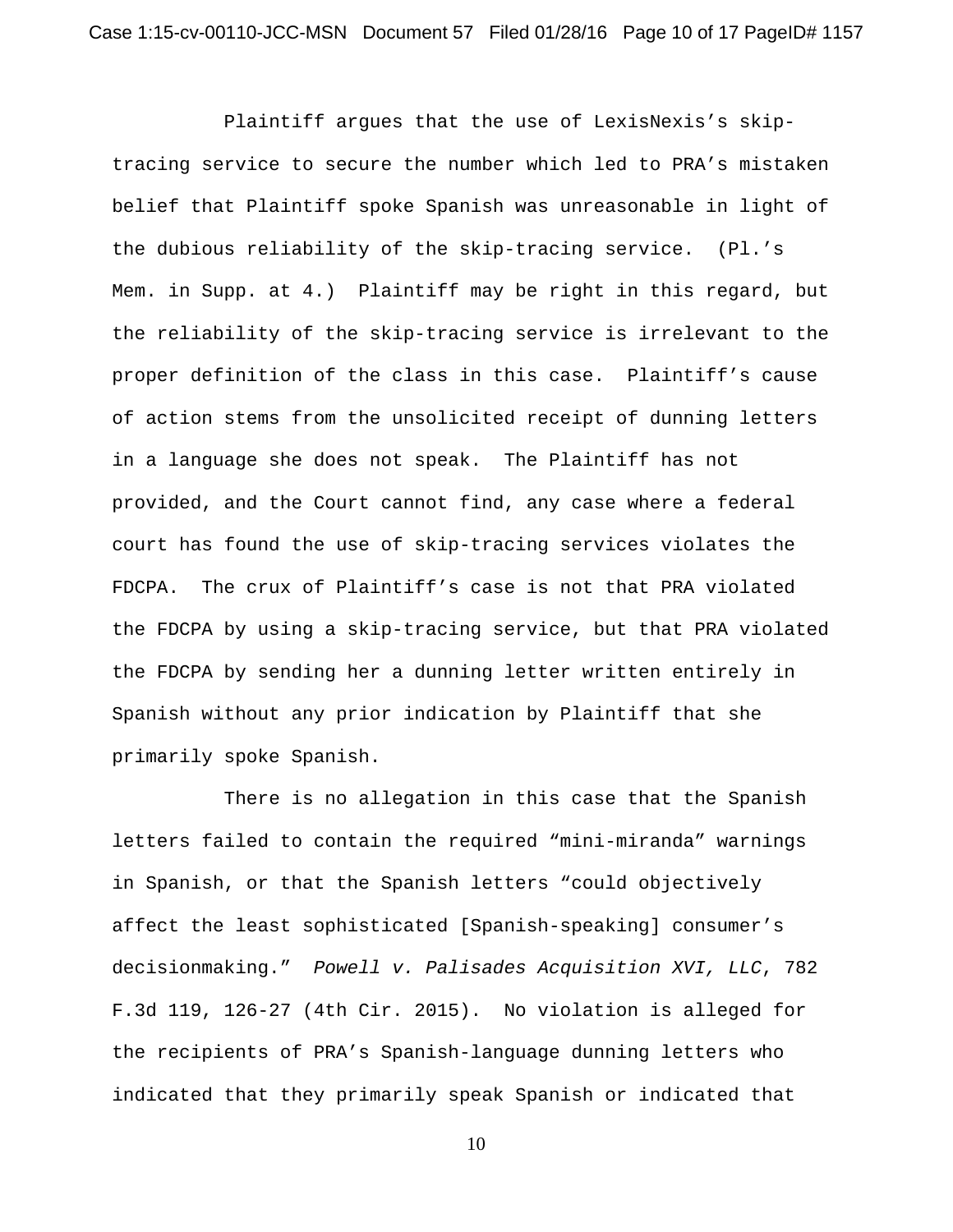they would like to receive correspondence in Spanish. Any proper definition of the class would have to be limited to individuals who received the Spanish-language dunning letters without first indicating that they primarily speak Spanish or that they would like to receive correspondence in Spanish. Because it is facially apparent that Plaintiff's proposed class contains many individuals who did not suffer harm at the hands of the Defendant, the Court declines to certify her proposed class.

#### 2. Commonality

The class as proposed by the Plaintiff also runs into fatal problems with the commonality requirement of Rule 23(a). Commonality requires that a proposed class action have "the capacity . . . to generate answers" that "resolve an issue that is central to the validity of each one of the claims in one stroke." *Dukes,* 131 S.Ct. at 2551. "Dissimilarities within the proposed class are what have the potential to impede the generation of common answers." *Id.* If the resolution of the claim "turns on a consideration of the individual circumstances of each class member," then commonality is not satisfied. *Thorn*, 445 F.3d at 319. "A point of commonality must be specific – and relevant – enough that it could help form the basis for the success of an individual claim." *Soutter*, 307 F.R.D. at 200.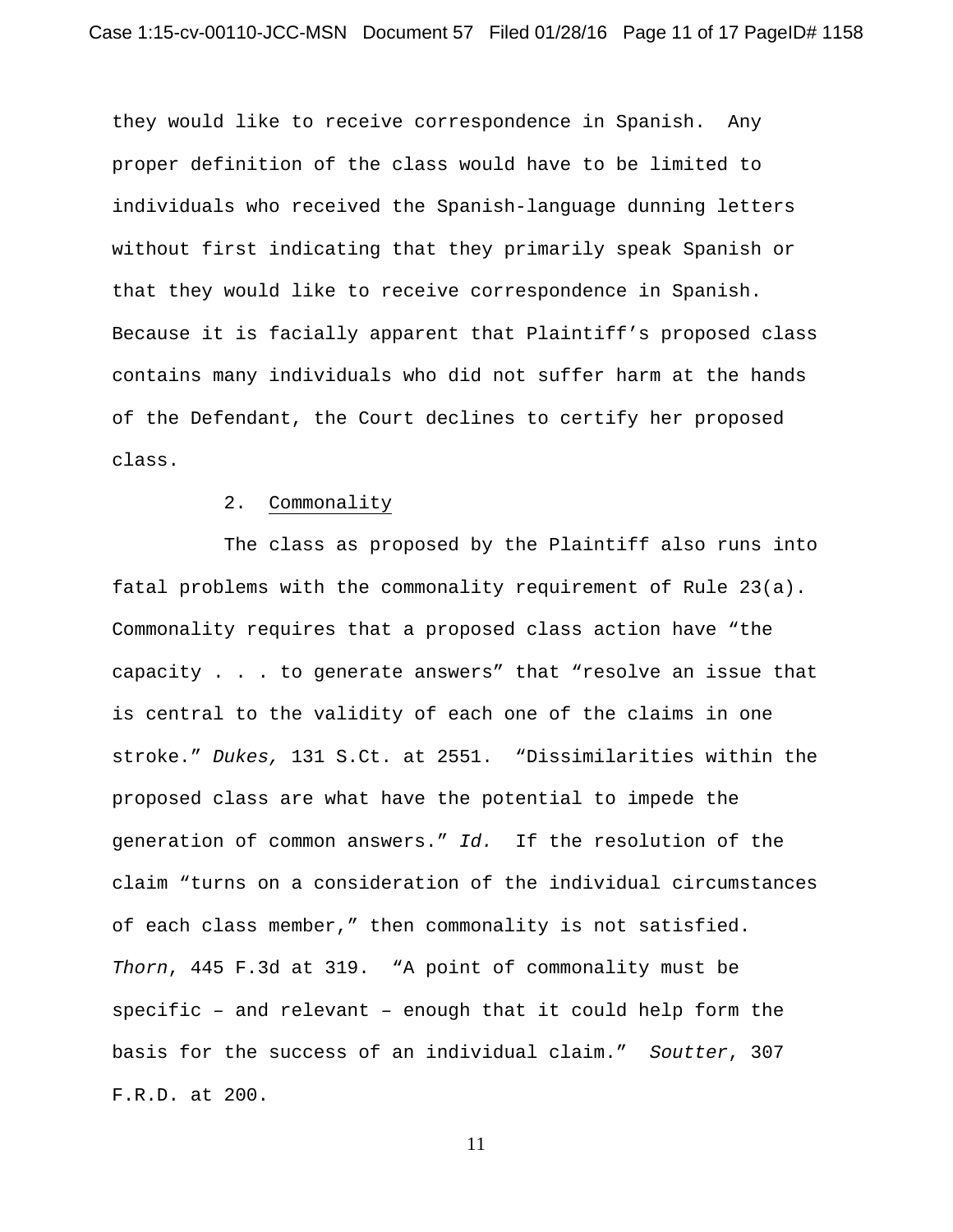In the case at hand, not all of the 3,330 proposed class members have a valid claim for violations of the FDCPA. Only those class members who received the Spanish-language letters without first indicating that they primarily spoke Spanish or wished to receive communications in Spanish have a valid claim. The validity of the FDCPA claim, then, turns not on the receipt of the letters, but on the "individual circumstances of each class member" surrounding receipt of the letters. *Thorn*, 445 F.3d at 319. Because the validity of the FDCPA claims of the proposed class members hinges on the individual circumstances under which they received the Spanish language letters rather than the sole common characteristic of having received a Spanish-language dunning letter from PRA, the proposed class fails to satisfy Rule 23(a)'s requirement of commonality. The Court therefore denies Plaintiff's motion to certify her proposed class on the basis of commonality as well.

## 3. Ascertainability

Even if Plaintiff had properly defined a class consisting only of those who received dunning letters in Spanish without indicating that Spanish was their primary language or otherwise requesting communications in Spanish during the class period, her Motion for Class Certification would be denied. While this class would consist only of those who actually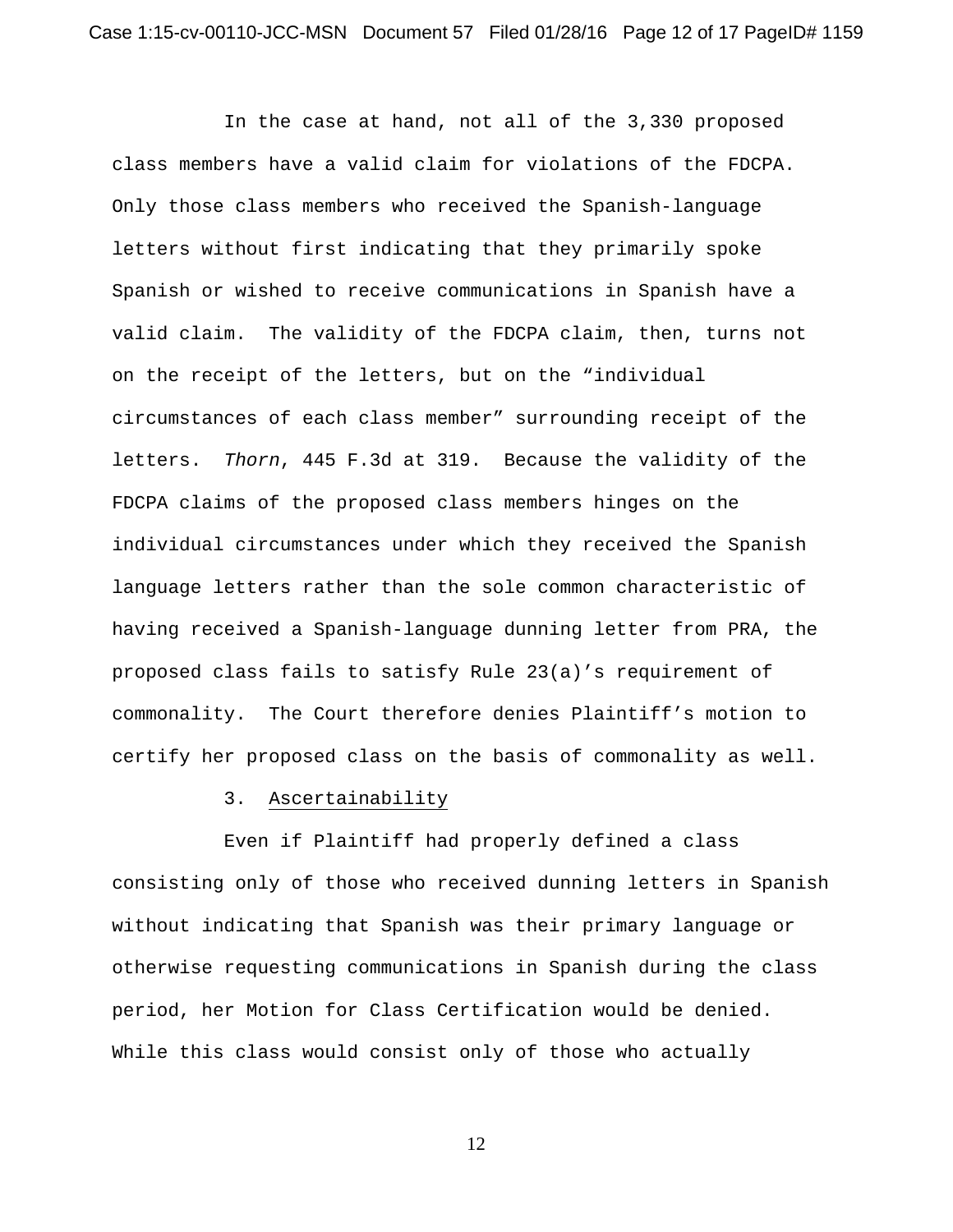suffered the complained of wrong, it suffers from fatal deficiencies with respect to ascertainability.

In spite of Plaintiff's assertions to the contrary, the burden is on the plaintiff to "demonstrate that class members will be identifiable without extensive and individualized fact-finding or mini-trials[.]" *Soutter* 307 F.R.D. at 196 (internal quotation marks omitted); *see also Thorn,* 445 F.3d at 321 ("it *is the plaintiff* who bears the burden of showing that the class *does comply* with Rule 23" (emphasis in original)). Here, Plaintiff has not offered any method at all for determining which of the 3,330 recipients of the Spanish-language letters received them without first indicating that they primarily spoke Spanish or that they would like to receive correspondence in Spanish. Plaintiff acknowledges that PRA claims to "have no way of identifying with any certainty which, of the 3,330 class members, allegedly requested that communications be made solely in Spanish." (Pl.'s Mem. in Supp. at 5. (*citing* Privette Dep. [Dkt. 55-10] at 65-69)) The deposition testimony of PRA's corporate designee indicates that there is no readily available way to determine if an account was coded as Spanish speaking in PRA's system due to a request by the consumer or without the consumer's consent. PRA's corporate designee described the procedure to determine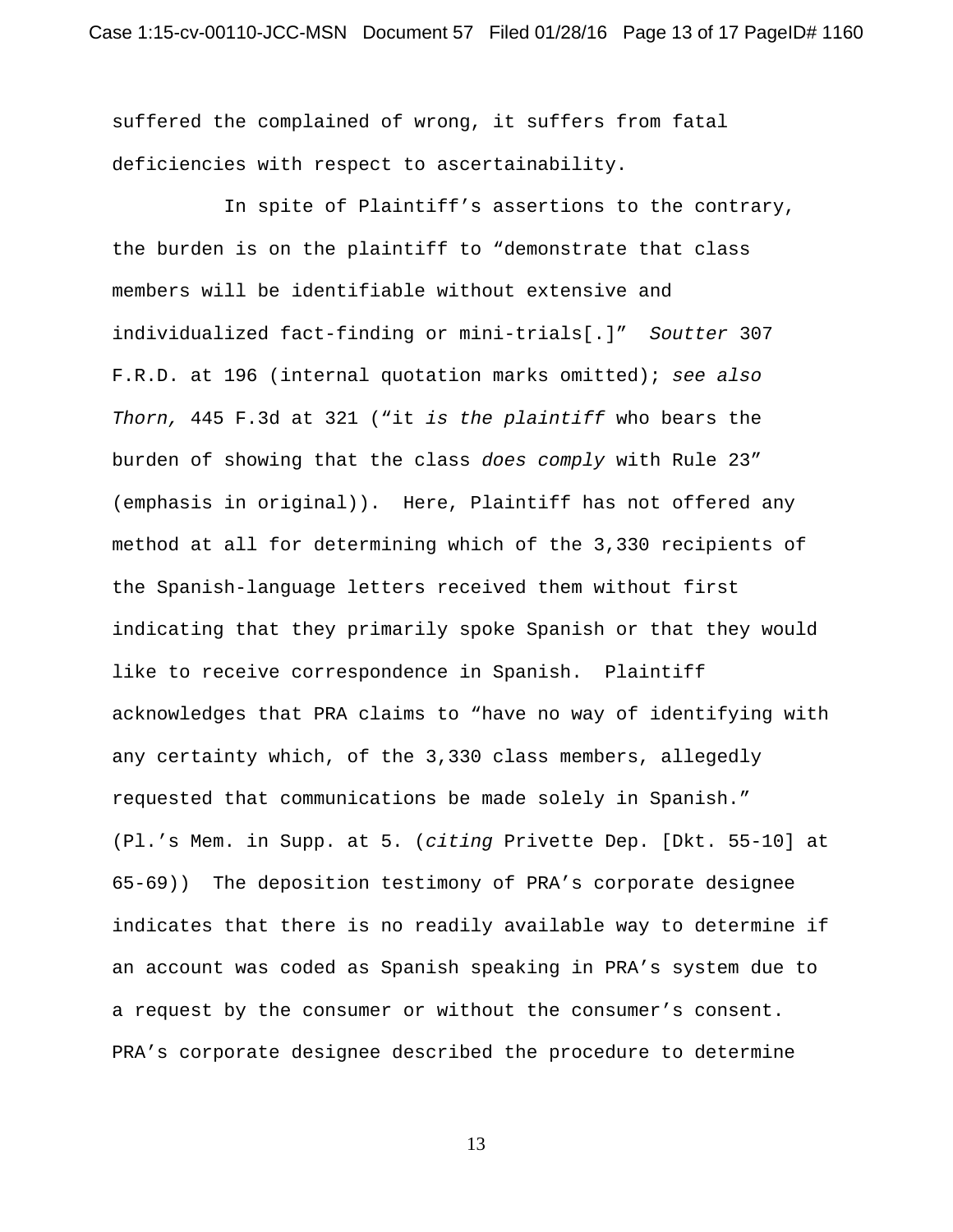the events surrounding a particular account being flagged as

Spanish speaking thusly:

So I would start by looking at all of these accounts that are flagged as Spanish and then I would have to go into the account and try to identify when the flag was added. IT could identify if they were added at the time of the pool load but I would need to go through the account notes to figure out when the flag was added if it was added by the collector

Once I found out it was added by a collector, I then would need to see if we had any call recording associated with that conversation that caused the flag to be changed. I would then have to go to – have those call recordings pulled for me and then I would have to listen to those call recordings, assuming they all were there and existed, and then for me I would need a translator to tell me what they were saying if they were speaking Spanish, and then I would make a determination.

(Privette Dep. 66:11-67:1.) The corporate designee went on to explain that PRA's trained agents are not required to document the specific reason for flagging the consumer's account, often making it impossible to discover the specific reason why an account was flagged as Spanish speaking by simply reviewing PRA's records. There is no way to know which of the 3,330 recipients of the Spanish-language letters received the letters without first giving a valid indication that they primarily spoke Spanish or preferred to receive communications in Spanish without engaging in a detailed review and analysis of the individual context of each of the 3,330 recipients' accounts. This detailed review and analysis would entail "extensive and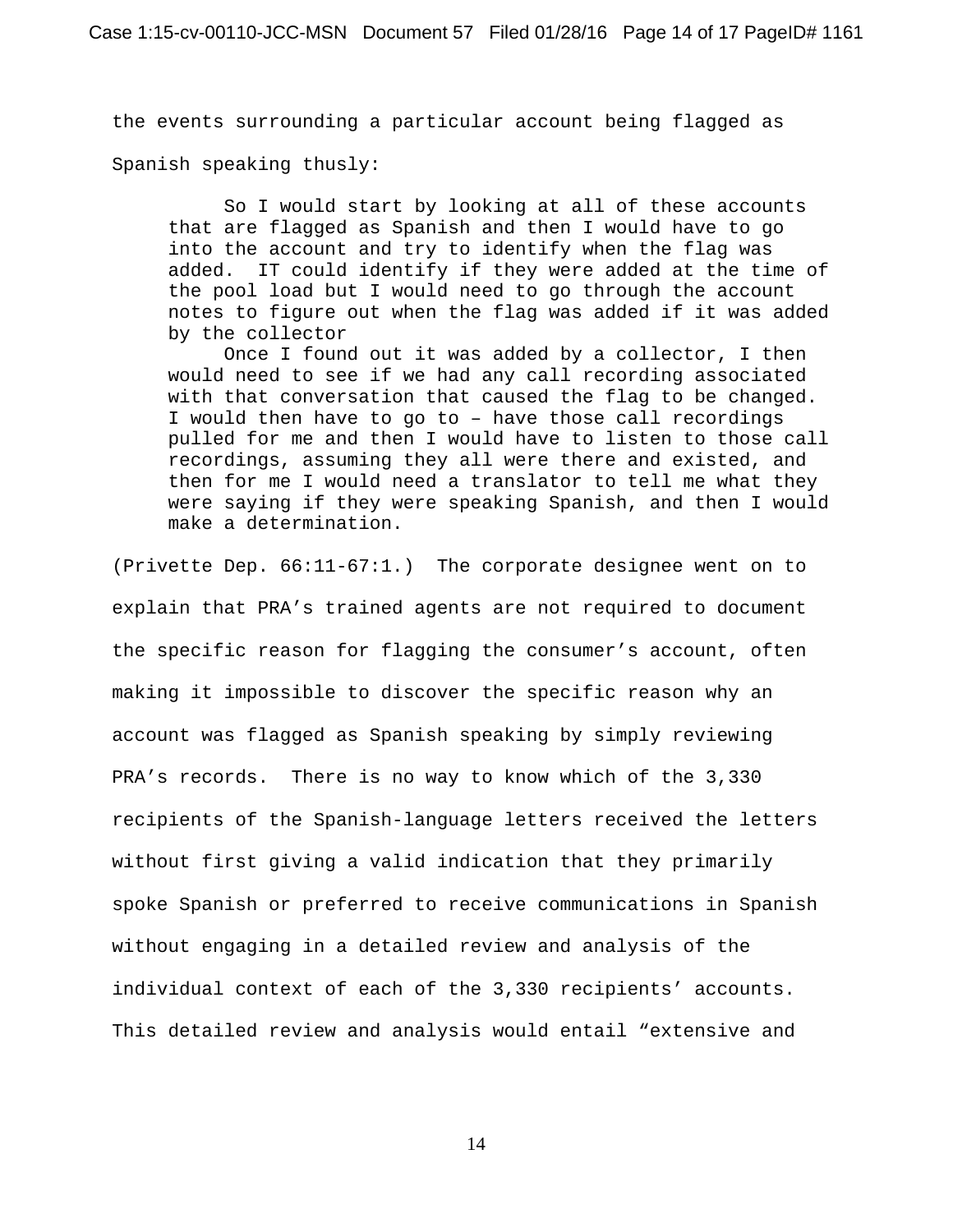individualized fact-finding or mini-trials." *Soutter* 307 F.R.D. at 196 (internal quotation marks omitted).

Plaintiff has not demonstrated that there would be a reliable or administratively feasible mechanism for determining which of the 3,330 Spanish-language letter recipients received a letter without a prior indication that they primarily spoke Spanish or wished to receive their correspondence in Spanish. Accordingly, the Court finds that Plaintiff has not demonstrated that the class is ascertainable.

4. Numerosity

If the class were properly defined as the 3,330 individuals who received Spanish-language letters from PRA, numerosity would clearly be met. As discussed above, however, that class definition is not appropriate in this case. Because the Plaintiff has not made any showing suggesting how many of the 3,330 letter recipients received the letter without first indicating that they spoke Spanish or would like to receive communications in Spanish, the Court has no way to determine whether the properly defined class satisfies the requirement of numerosity. It is difficult to imagine a scenario in which a plaintiff would fail to demonstrate that a class is ascertainable yet would somehow manage to satisfy numerosity. In any event, this Plaintiff has not demonstrated that the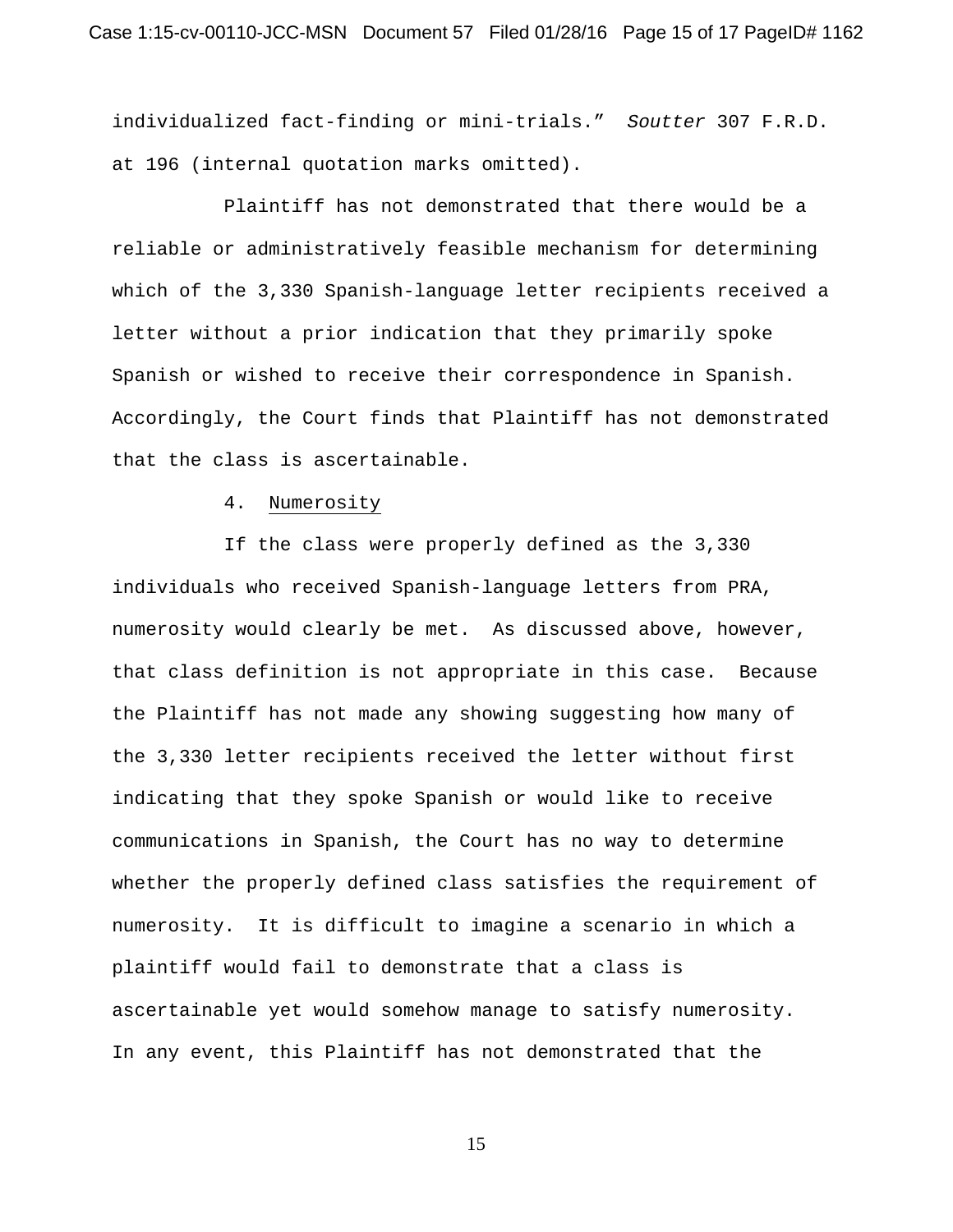requirement of numerosity is satisfied with regards to the properly defined class in this case.

## 5. Typicality

"The premise of the typicality requirement is simply stated: as goes the claim of the named plaintiff, so go the claims of the class." *Broussard v. Meineke Discount Muffler Shops, Inc.*, 155 F.3d 331, 340 (4th Cir. 1998)(quoting *Sprague v. General Motors Corp.*, 133 F.3d 388, 399 (6th Cir. 1998), *cert. denied*, 118 S.Ct. 2312 (1998)). As discussed above, only those individuals who received the Spanish-language letters without first giving some indication that they primarily spoke Spanish or requested communications in Spanish have a potentially valid claim against PRA. Because each of the five letters is substantially similar in that they admittedly meet the FDCPA's requirements in Spanish but contain no English, the Court finds that as goes the Plaintiff's claim, so would go the claim of each class member with a valid claim. Therefore Plaintiff's claim is typical of the claims of the class members.

### 6. Adequacy of Representation

In order to satisfy the requirement of adequacy of representation, "a class representative must be part of the class and 'possess the same interest and suffer the same injury' as the class members." *East Tex. Motor Freight System, Inc. v. Rodriguez*, 97 S.Ct. 1891, 1896 (1997)(quoting *Schlesinger v.*